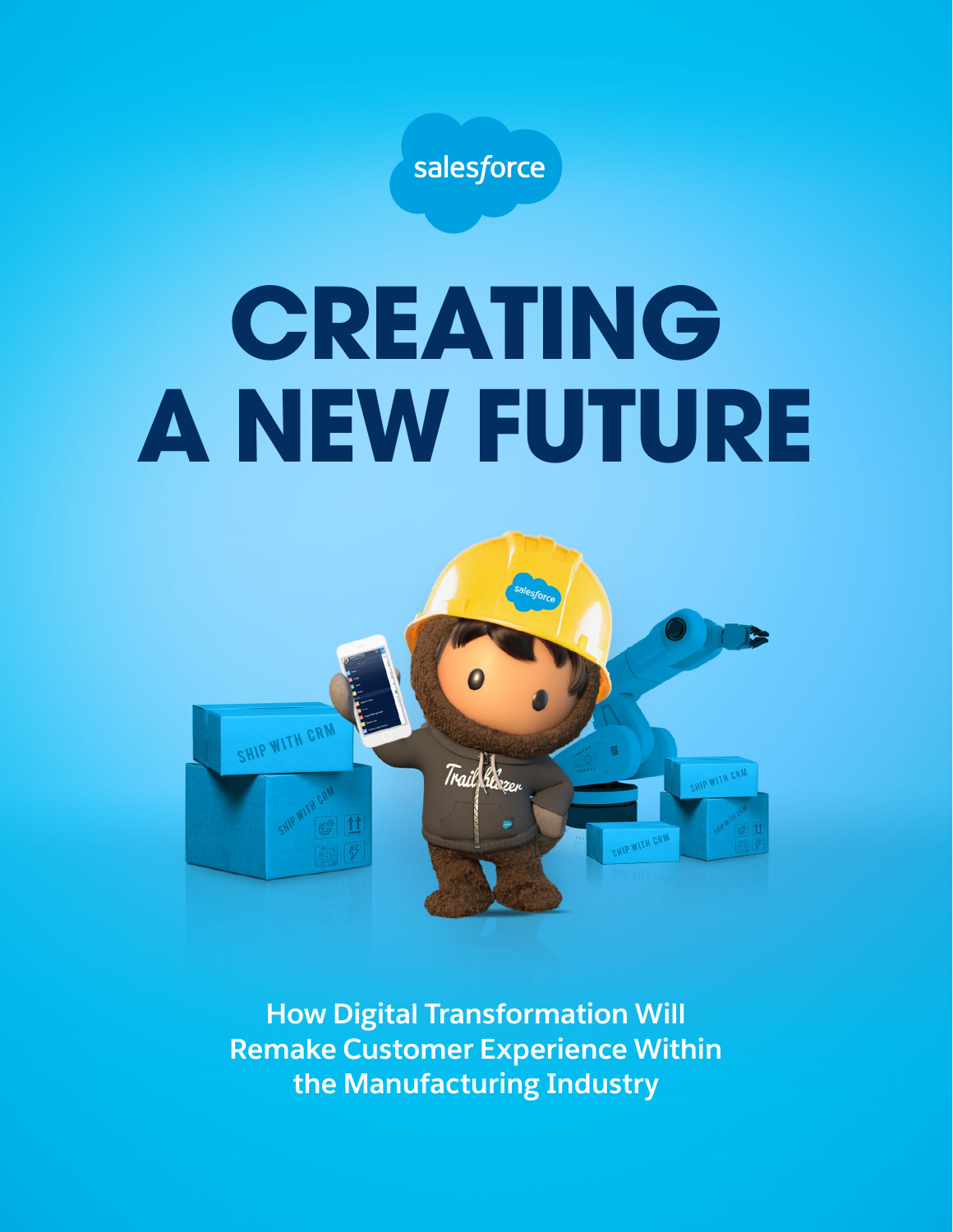## Executive Summary

With the advent of the Fourth Industrial Revolution, $1$  the manufacturing industry is once again going through a period of tremendous change — and opportunity. In the U.S., manufacturers are moving up the value chain and developing complex products with more favorable margins, while simultaneously offering new services built around these products. This "product-as-a-service" model is beginning to work well for manufacturers who already have the domain knowledge about how their products can best be used. These manufacturers can now offer end-to-end solutions that include components made by other companies, or they may work in concert with their distributors to customize offerings for individual customers.

This approach is a win-win for both manufacturers and their customers. Customers get a one-stop shop for solving their pain points, rather than having to stitch together a patchwork solution across multiple service providers, each of whom may not fully understand the other players involved or the customers' needs. Manufacturers get more revenue, better margins, a more attractive offering to sell, and a closer connection to customers' needs across multiple touchpoints.

However, these multiple touchpoints for customers are often paper-and-pencil, person-to-person transactions. This was the norm in the past, when manufacturers had little need for direct communication

with end customers. Instead, they relied on distributors and dealership networks to move their product. As new, more efficient competitors with similar products enter the marketplace, one of the biggest opportunities is to take advantage of emerging technologies that are now becoming commercially viable. The presence of high-performance computers, pervasive connectivity, and inexpensive sensors now allows for the collection and curation of vast amounts and types of data about product usage. This data itself can be analyzed and implemented on a near-real-time basis to advise customers about maintenance, recommend ways to optimize machine usage, and provide insights about customers.

<sup>1</sup> Klaus Schwab, Founder & Executive Chairman, World Economic Forum, "The Fourth Industrial Revolution: What it Means and How to Respond," January 14, 2016: [weforum.org/agenda/2016/01/the-fourth-industrial-revolution-what-it-means-and-how](https://www.weforum.org/agenda/2016/01/the-fourth-industrial-revolution-what-it-means-and-how-to-respond)[to-respond/.](https://www.weforum.org/agenda/2016/01/the-fourth-industrial-revolution-what-it-means-and-how-to-respond)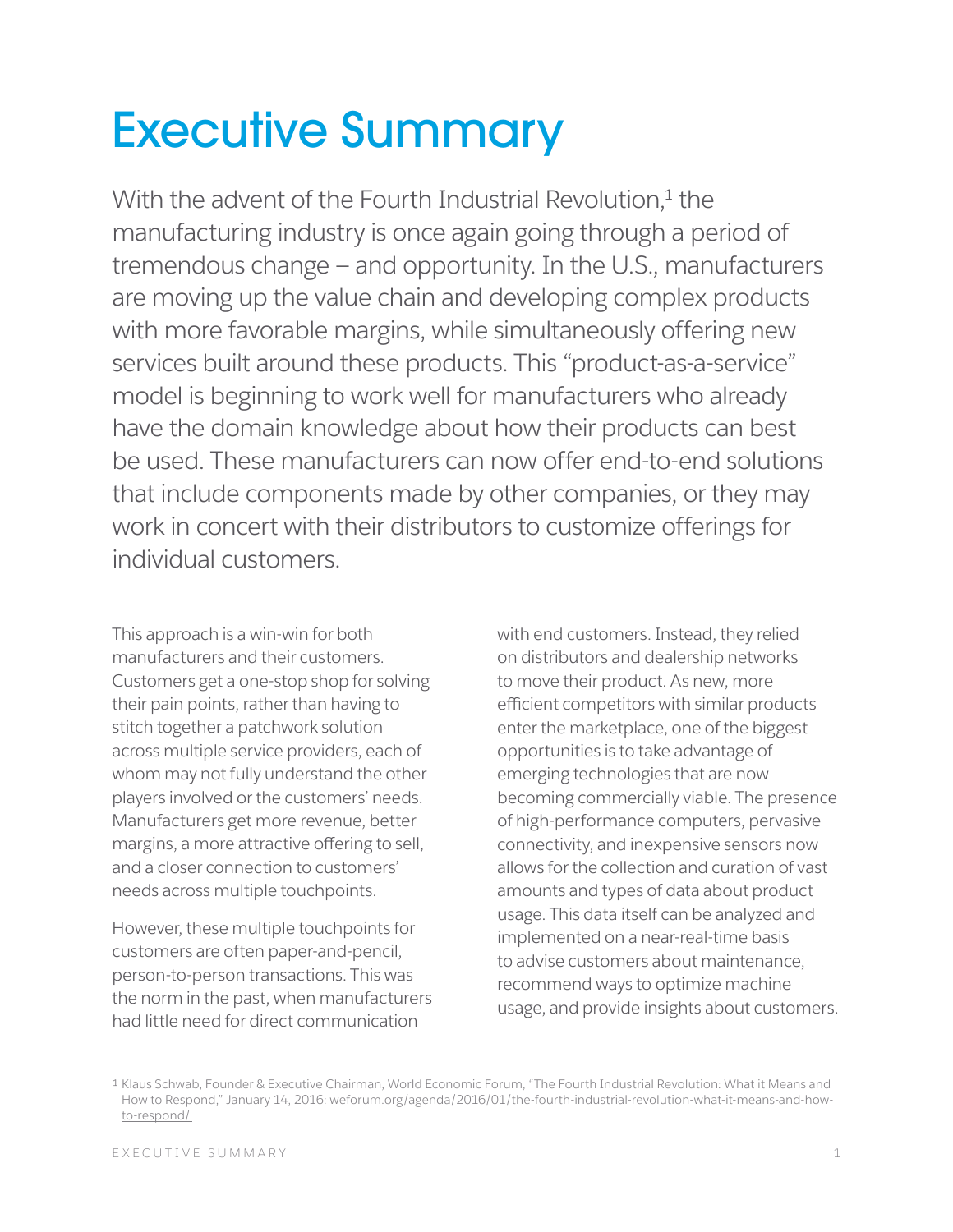As manufacturers begin to explore these new technologies and value-added services, they are now confronted with potential competition from technologically savvy new entrants, such as Alibaba and Amazon. These companies — with a closeto-twenty-year head start in data science applications<sup>2</sup> – are also beginning to carry similar products and offer competing services focused on the same customers.

This is an opportunity for manufacturing to remake itself yet again.

The way forward is to focus on articulating and implementing reasonable roadmaps for a companywide digital transformation.

One of the most important outcomes on the other side of such modern companywide connectivity and automation is the ability to more clearly understand the needs of each customer, in a timely fashion. For the first time in this industry, intuitive technologies, combined with data interpretation tools, will allow for the mass customization of products and services, with individual customers able to interact more easily with both distributors and manufacturers.



*The way forward is to focus on articulating and implementing reasonable roadmaps for a companywide digital transformation.*

To secure this positive outcome, manufacturing companies must begin thinking of themselves as digitalfirst technology companies. Now is a crucial time for making key technology decisions that will result in long-term transformation into modern, data-driven, globally competitive entities.

² Alison DeNisco Raymone, "Seven Tech Companies That Hire the Most Data Scientists," CXO, Tech Republic, June 18, 2019.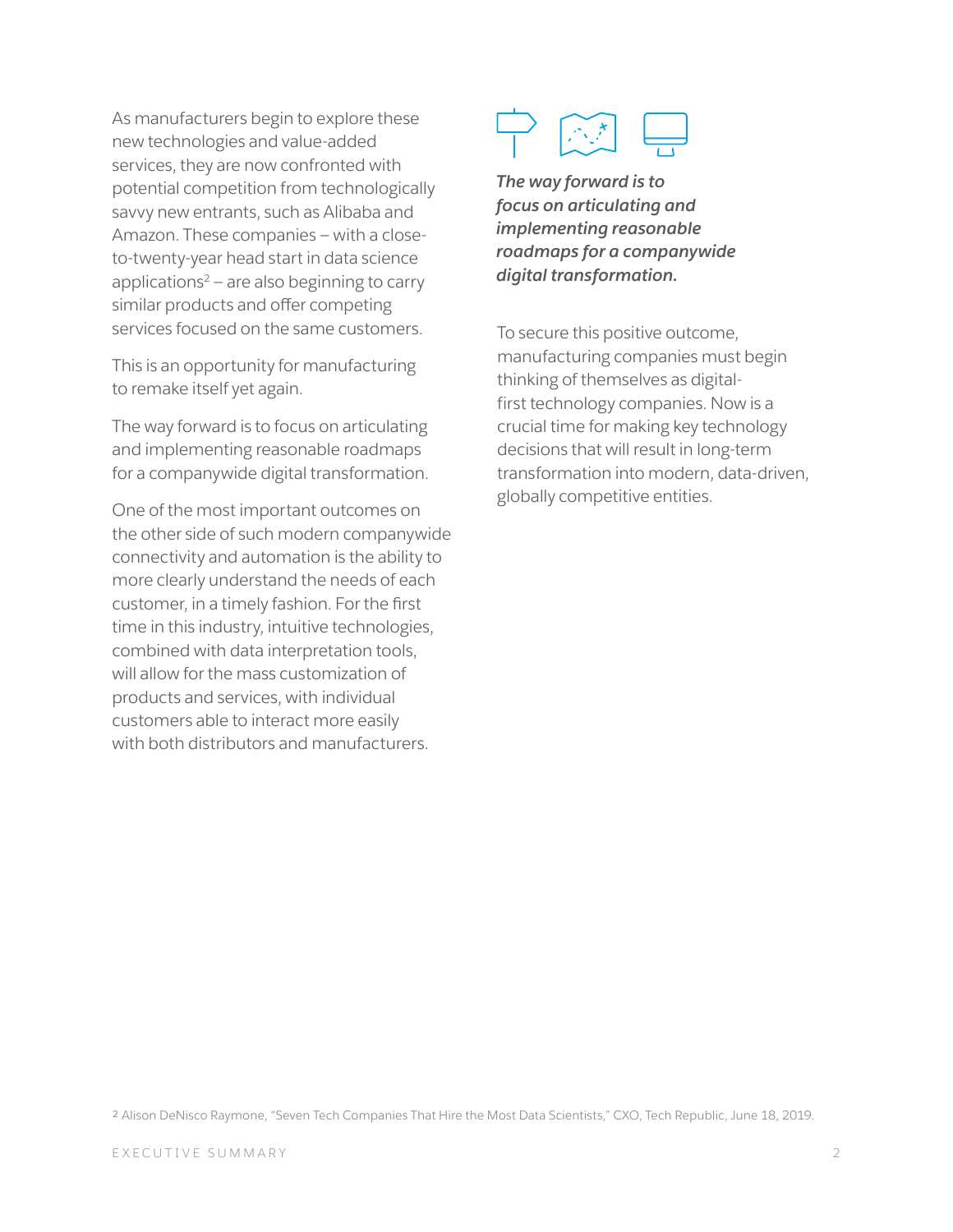# **Contents**

| 1.0 Manufacturing: A Fast-Evolving Industry Is Under New Pressure  4 |  |
|----------------------------------------------------------------------|--|
|                                                                      |  |
| 2.1 Demographic Shifts and Changing Expectations                     |  |
| 2.2 A Skills Gap Brought About by Technology and Automation          |  |
| 2.3 Mergers and Acquisitions Among Large Manufacturing Entities      |  |
| 2.4 Dealing with Uncertainties Associated with Globalization         |  |
|                                                                      |  |
| 4.0 Digital Transformation Within the Manufacturing Industry  11     |  |
|                                                                      |  |
| 5.1 The Need for a Customer-Centric, Connected Software Ecosystem    |  |
| 5.2 Online B2B Commerce                                              |  |
| 5.3 A Personalized Customer Experience                               |  |
| 5.4 Dealing with Uncertainty in Forecasting                          |  |
|                                                                      |  |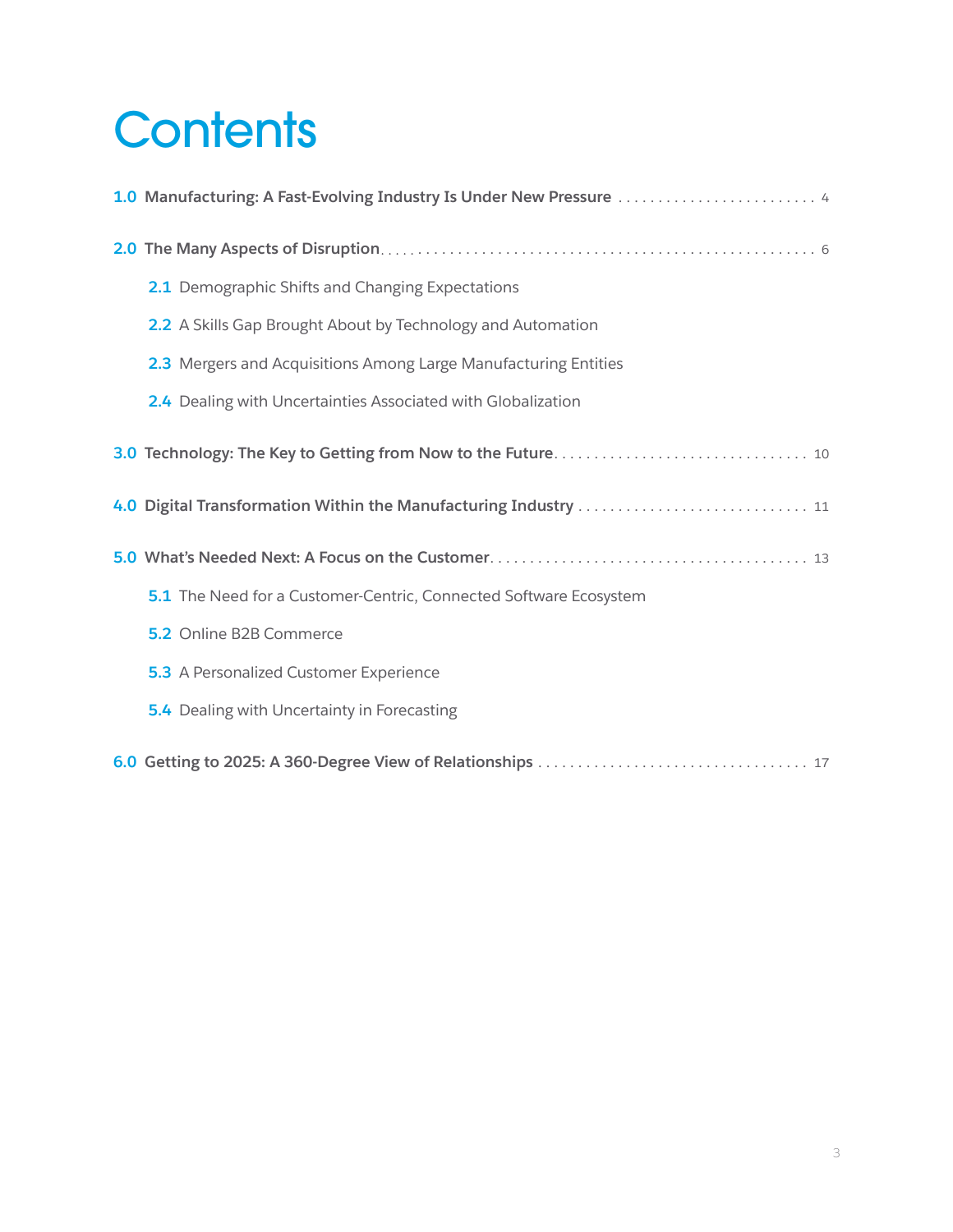### **1.0** Manufacturing: A Fast-Evolving Industry Is Under New Pressure

The spread of manufacturing expertise around the world, along with outsourcing, offshoring, and increased global competition, has created tremendous change from many different directions, the pace of which is accelerating.

The Fourth Industrial Revolution<sup>3</sup> has created new opportunities for companies within the manufacturing industry. However, in order to take advantage of these opportunities, manufacturers need to become much more agile — and connect more closely with customers. Agility, speed, and adaptability are going to be imperative for competing in an increasingly complex global marketplace.

Manufacturers, with their traditionally long, multiyear time horizons for product introductions, are feeling the pressure to match the development times of hightech companies that operate within timeframes that span months or even weeks. Along with the pressure to shorten product development times, the manufacture of commodity products continues to move to geographies with increasingly cheaper labor. In response, manufacturers are moving up the value chain and focusing

on the development of complex products that yield better margins. In addition, more and more manufacturers are now offering value-added services, either directly to the customer or in partnership with their distributors. These services range from the installation and maintenance of their products at a customer's site, to custom solutions that could include other vendors' products — in addition to software, sensors, and built-in analytics — to assist in providing greater insights and improving processes around the use of the product.

*More manufacturers are now offering value-added services, either directly to the customer or in partnership with their distributors.*

<sup>3</sup> Klaus Schwab, Founder & Executive Chairman, World Economic Forum, "The Fourth Industrial Revolution: What it Means, and How to Respond," January 14, 2016: [weforum.org/agenda/2016/01/the-fourth-industrial-revolution-what-it-means-and](https://www.weforum.org/agenda/2016/01/the-fourth-industrial-revolution-what-it-means-and-how-to-respond/)[how-to-respond/](https://www.weforum.org/agenda/2016/01/the-fourth-industrial-revolution-what-it-means-and-how-to-respond/).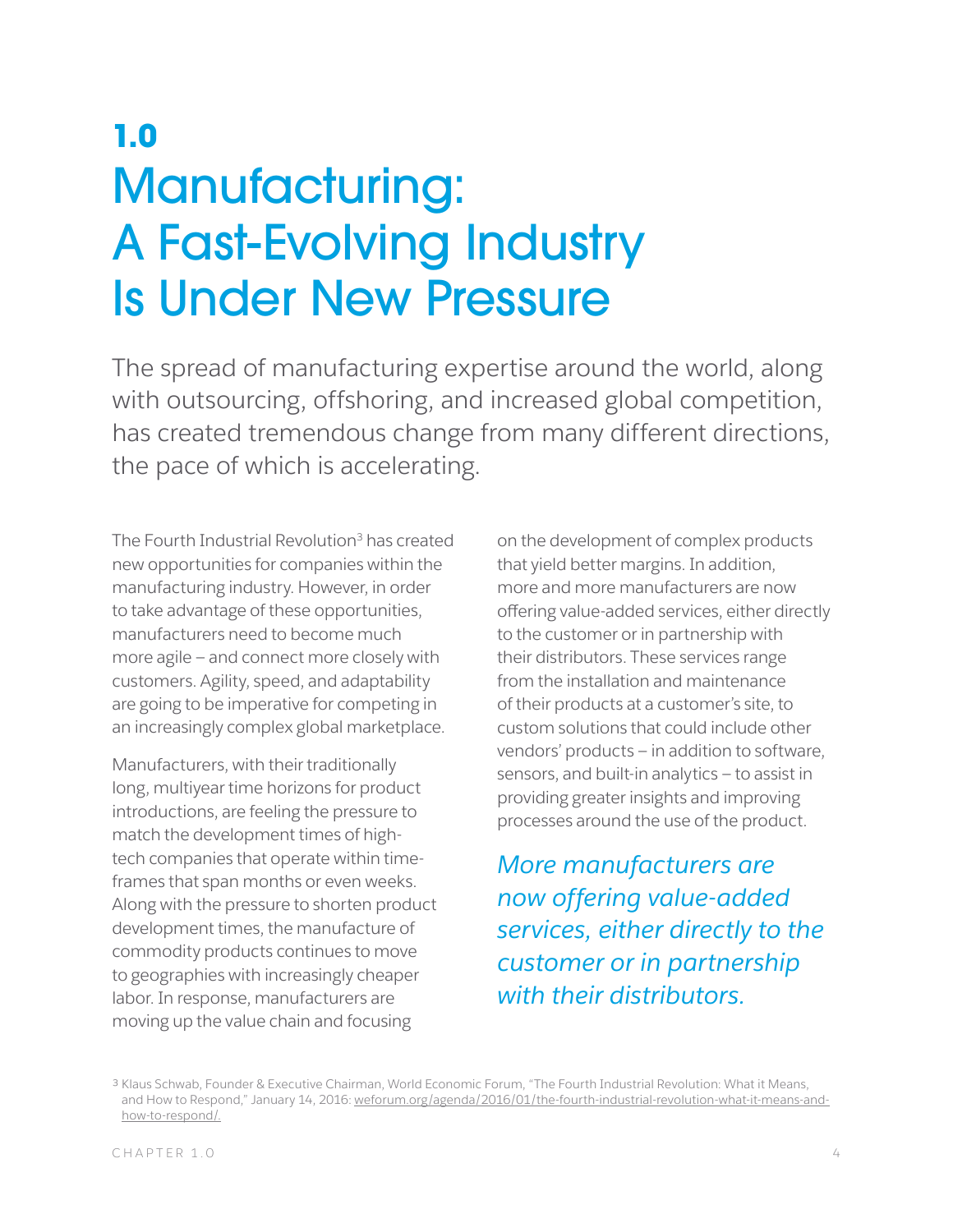As an example of a value-added service, consider Cummins Diesel Engines.<sup>4</sup> It manufactures diesel engines for commercial trucks, buses, and recreational vehicles, as well as for agricultural, industrial, and construction equipment. This company is using internet-connected sensors that provide data from each of its fleets; this data can then be transmitted back to fleet owners with suggestions for optimizing maintenance and fleet usage.

*A better understanding of their customers and more transparent ways of communicating with them are now where manufacturing companies can make their greatest strides.* 

In the case of Cummins, it is not necessarily the cost of the truck, but the cost of operating the truck and minimizing equipment downtime that is important to the customer. These value-added services can be offered by Cummins, its distributors, or dealers, but the manufacturer gets to own and manage the data collected.

The trend toward offering something "as a service" is an important differentiating strategy for manufacturing companies. The combination of domain expertise, in-depth product knowledge, and the

ability to maintain and optimize effective machinery would be a challenge for a new entrant into this business and thus provides a competitive moat. New entrants may be sophisticated about software and service offerings, but may not have the necessary domain knowledge and decades of experience of a product manufacturer.

But even providing custom solutions is not enough. At at time when companies such as Alibaba and Amazon are using sophisticated technologies to sell the same or similar products by connecting directly with customers, it is imperative for manufacturers and their partners to begin using technology to better understand and serve their customers. To date, manufacturers have focused on automating and streamlining the operational aspects of manufacturing. This traditional focus on logistics planning, supply chain issues, and production planning has resulted in much greater operational efficiencies. However, the value chains that link manufacturers, distributors, and their partners to the end customer remain complex and difficult to navigate.

A better understanding of their customers and more transparent ways of communicating with them are now where manufacturing companies can make their greatest strides.

<sup>4</sup> Cummins Inc., company website, "Connected Diagnostics, Telematics, and Fault Diagnosis: The Lifeline for Your Engine," [cummins.com/parts-and-service/digital-products-and-services/connected-diagnostics.](https://www.cummins.com/parts-and-service/digital-products-and-services/connected-diagnostics)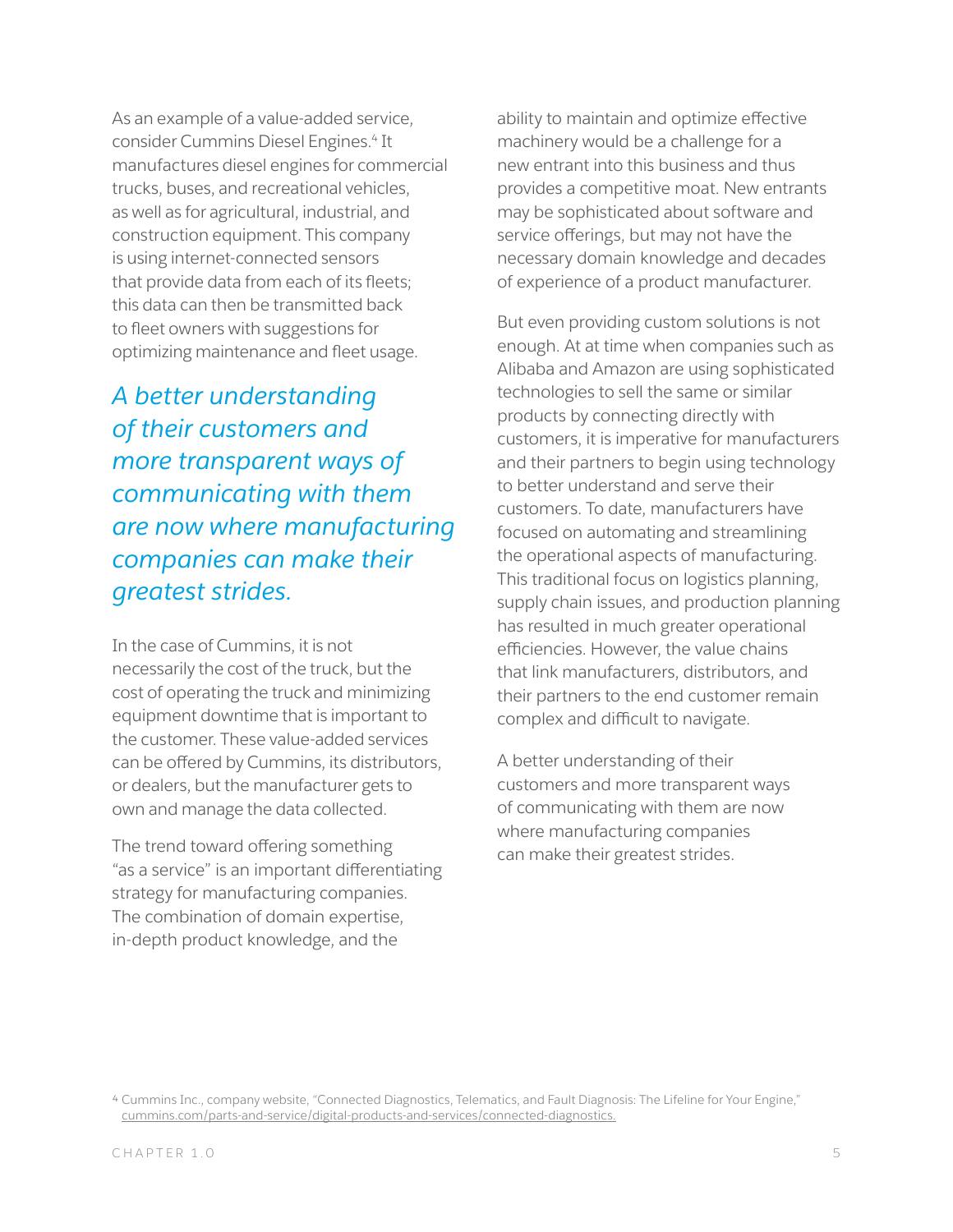### **2.0** The Many Aspects of Disruption

While industry trends are causing anxiety today, in the long term they will help companies become high-tech, data-driven organizations. Manufacturing will be nothing like it was in the twentieth century.5

#### 2.1 Demographic Shifts and Changing Expectations

Manufacturers are facing a demographic shift that is occurring both within their customer base as well as with their employees. Close to one-third of their customers now are generally millennials or younger.<sup>6</sup> Their expectations have been formed by their consumer lives, where they are accustomed to being able to buy things, get answers, or receive round-theclock customer service across multiple engagement channels. This demographic expects and demands a different level of engagement with all brands. Companies now find themselves being held to these same standards of ease-of-use and immediate access to information. As a consequence, millennials coming into positions of power



#### *Close to 1/3 of manufacturing customers are millennials or younger.*

within their organizations are finding it more difficult to do business with companies that cannot provide these kinds of capabilities.

Manufacturers need to deal with these changing external and internal expectations. At the same time, they must learn to adjust to new competitors that are unencumbered with legacy systems. The median age of manufacturing industry employees $7$ particularly within sales teams — is close to 50 years.<sup>8</sup> Many within these teams will retire within the next five years, taking their company-specific knowledge with them.

⁵ Rosemary Coates, "Not Your Grandfather's Manufacturing: The Rebirth of Makers in America Is Gaining Momentum," Logistics Management, October 2015: [logisticsmgmt.com/article/not\\_your\\_grandfathers\\_manufacturing](https://www.logisticsmgmt.com/article/not_your_grandfathers_manufacturing).

⁶ Mark Emmons, "Key Statistics About Millennials in the Workplace," Dynamic Signal, October 9, 2018: [dynamicsignal.com/2018/10/09/key-statistics-millennials-in-the-workplace/](https://dynamicsignal.com/2018/10/09/key-statistics-millennials-in-the-workplace/).

<sup>7</sup> The Manufacturing Institute of the National Institute of Manufacturers (NAM): [themanufacturinginstitute.org/](http://www.themanufacturinginstitute.org/Research/Facts-About-Manufacturing/Workforce-and-Compensation/Median-Age/Median-Age.aspx)   [Research/Facts-About-Manufacturing/Workforce-and-Compensation/Median-Age/Median-Age.aspx.](http://www.themanufacturinginstitute.org/Research/Facts-About-Manufacturing/Workforce-and-Compensation/Median-Age/Median-Age.aspx)

<sup>8</sup> Source: [datausa.io/profile/naics/manufacturing.](https://datausa.io/profile/naics/manufacturing)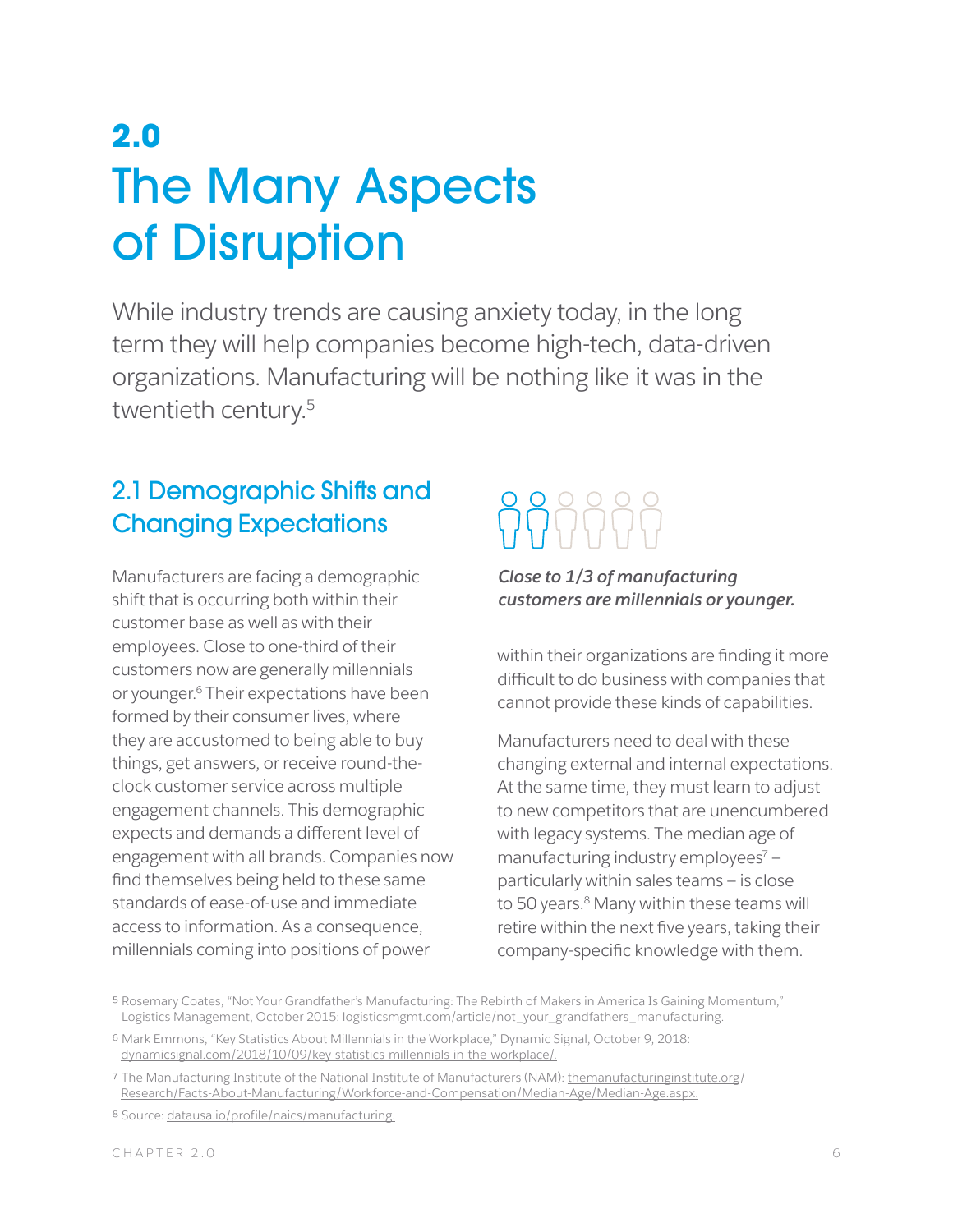As a result, the domain knowledge they have built up over a lifetime of working at the same company is not being captured in any digital systems, retained within the company, or leveraged by other employees.9 The next generation of employees coming on board are frustrated with antiquated ways of doing business, leading to a poor employee experience and employee turnover. This makes it harder to recruit and retain new talent. A separate challenge faced by manufacturers is that the overall workforce today is much more transient than a generation or two ago. Manufacturers can no longer rely on workers staying in the same jobs for decades. They need to institutionalize the knowledge within their companies. Because of all this, manufacturing companies today face a double-edged problem: They need better internal tools to remake themselves as nimble, modern workplaces that attract the next generation of talent, and they need to transform the way they interact externally to meet rising customer expectations.

#### 2.2 A Skills Gap Brought About by Technology and Automation

As discussed earlier, the previous generation of employees at manufacturing companies is leaving at a faster rate than new employees are coming on board to replace them. Much of their experiential knowledge has not yet

been documented and is leaving with them.

While they need to preserve operational knowledge of existing systems and processes, companies are also in the process of installing greater automation using new technologies. In order for their employees to use more sophisticated systems, businesses are competing — both within and outside their industry — for knowledge workers who are comfortable with software and proficient in subjects that include light programming, data interpretation, and analytics.<sup>10</sup> There is a shortage of such talent today, and it is difficult to attract new employees with these skills to work at a manufacturing company.

### *Millennials are looking to work at organizations that are forward-thinking, fastmoving, and modern.*

Workers already on the job need broad retraining in a variety of subject areas to become capable of running, maintaining, and operating new equipment and processes. Millennials are looking to work at organizations that are forward-thinking, fast-moving, and modern. With a record low unemployment rate of 3.6% in the U.S.<sup>11</sup> and new employees looking for hightech or service jobs, it has been difficult for traditional manufacturing companies to brush up their image and attract new employees with the necessary skills. Many

<sup>9</sup> Harold L. Sirkin, Bloomberg, "The Coming Shortage of Skilled Manufacturing Workers," January 14, 2013.

<sup>10</sup> James Manyika, Jeff Sinclair, Richard Dobbs, Gernot Strube, Louis Rassey, Jan Mischke, Jaana Remes, Charles Roxburgh, Katy George, David O'Halloran, and Sreenivas Ramaswamy, McKinsey & Company, November 2012, "Manufacturing the Future: The Next Era of Global Growth and Innovation," [mckinsey.com/business-functions/operations/our-insights/the-future-of](https://www.mckinsey.com/business-functions/operations/our-insights/the-future-of-manufacturing)[manufacturing.](https://www.mckinsey.com/business-functions/operations/our-insights/the-future-of-manufacturing)

<sup>11</sup> Department of Labor Statistics, U.S. Department of Labor, "The Employment Situation," News Release, June 7, 2019: [bls.gov/](https://www.bls.gov/news.release/pdf/empsit.pdf) [news.release/pdf/empsit.pdf.](https://www.bls.gov/news.release/pdf/empsit.pdf)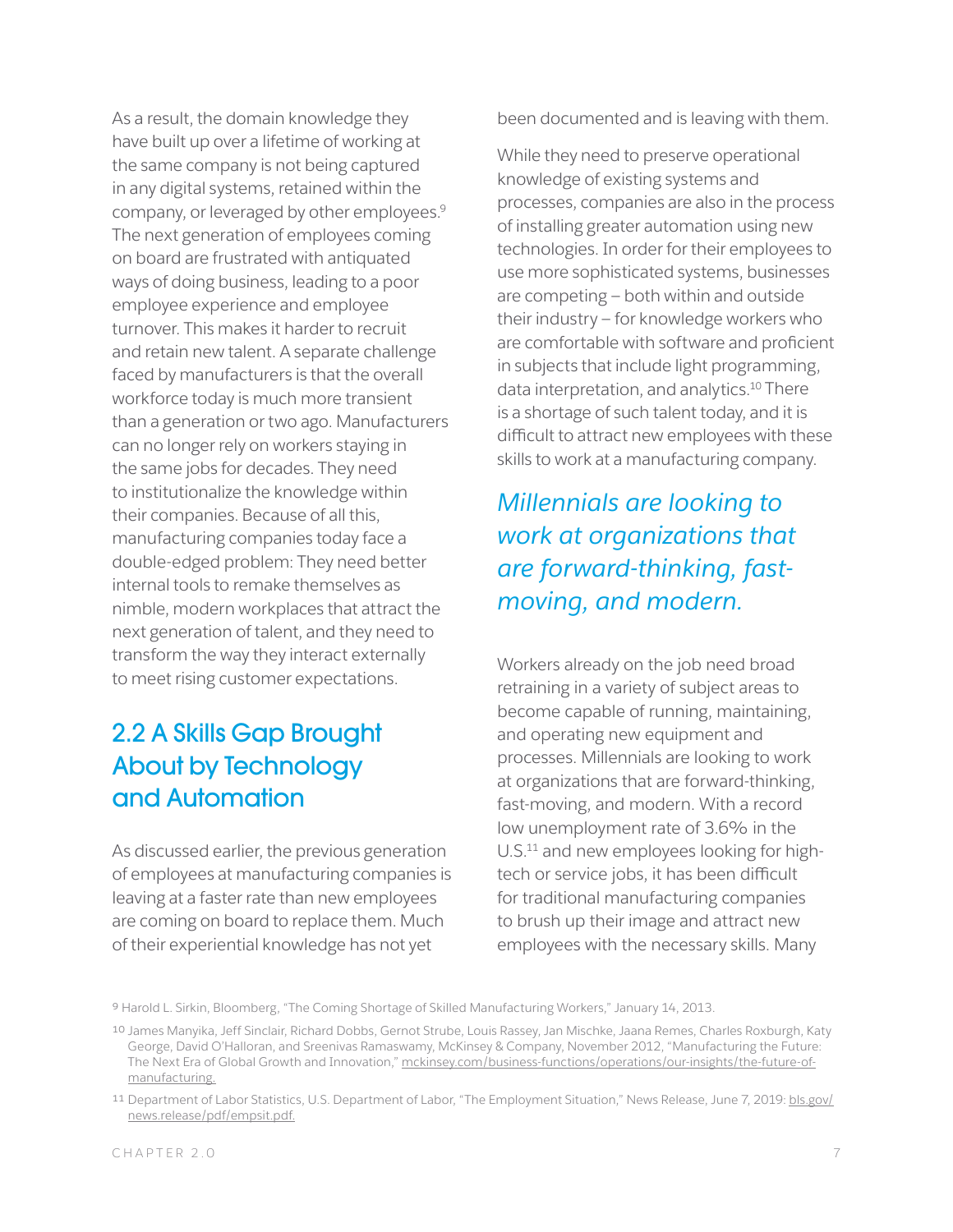manufacturing companies are at various stages of digital transformation, and addressing this skills gap is a key aspect of this transformational exercise.<sup>12</sup>

### 2.3 Mergers and Acquisitions Among Large Manufacturing Entities

The mergers of large manufacturers such as Dow and DuPont or Bayer and Monsanto create tremendous disruptions in existing relationships between manufacturers and their distribution channels. In each case, both companies had overlapping divisions with existing relationships between themselves, their customers, and their distributors. Mapping out new relationships between the merged entities and these contacts takes a great deal of technical and logistical effort from all involved parties.

Danaher, a manufacturing-focused global science and technology company, is one that has grown primarily through acquisitions. In just the past two to three years, the company has acquired Cepheid, Integrated DNA Technologies, AVT, and Pall, resulting in more than 50% of its total revenues over the past seven years $13$ , being generated from acquisitions. Although this company chooses to maintain a decentralized approach for its portfolio companies, each acquisition still creates a rethinking of how best to engage with suppliers, distributors, and end customers.

Transactions that combine two large organizations, each with its own existing networks, further complicate and obscure supplier-manufacturer, manufacturerdistributor, manufacturer-customer, and distributor-customer relationships.

The greatest need at this stage is for manufacturers to streamline these interactions so that — to the end customers — their interactions around ordering a particular product or customized service appear to be with the manufacturer of the product.

#### 2.4 Dealing with Uncertainties Associated with Globalization

Most large manufacturers are used to doing business globally and know how to reduce assembly costs through outsourcing tasks, such as the fabrication of castings and forgings, to countries with less expensive labor costs.

*For multinational corporations with manufacturers and suppliers around the globe, increased geopolitical uncertainties have added to the complexity of doing business.*

<sup>12</sup> Pablo Illanes, Susan Lund, Mona Mourshed, Scott Rutherford, and Magnus Tyreman, "Retraining and Reskilling Workers in the Age of Automation," McKinsey & Company, January 2018: [mckinsey.com/featured-insights/future-of-work/retraining-and](https://www.mckinsey.com/featured-insights/future-of-work/retraining-and-reskilling-workers-in-the-age-of-automation)[reskilling-workers-in-the-age-of-automation](https://www.mckinsey.com/featured-insights/future-of-work/retraining-and-reskilling-workers-in-the-age-of-automation).

<sup>13</sup> Danaher (website): [danaher.com/how-we-work/acquisitions.](https://www.danaher.com/how-we-work/acquisitions)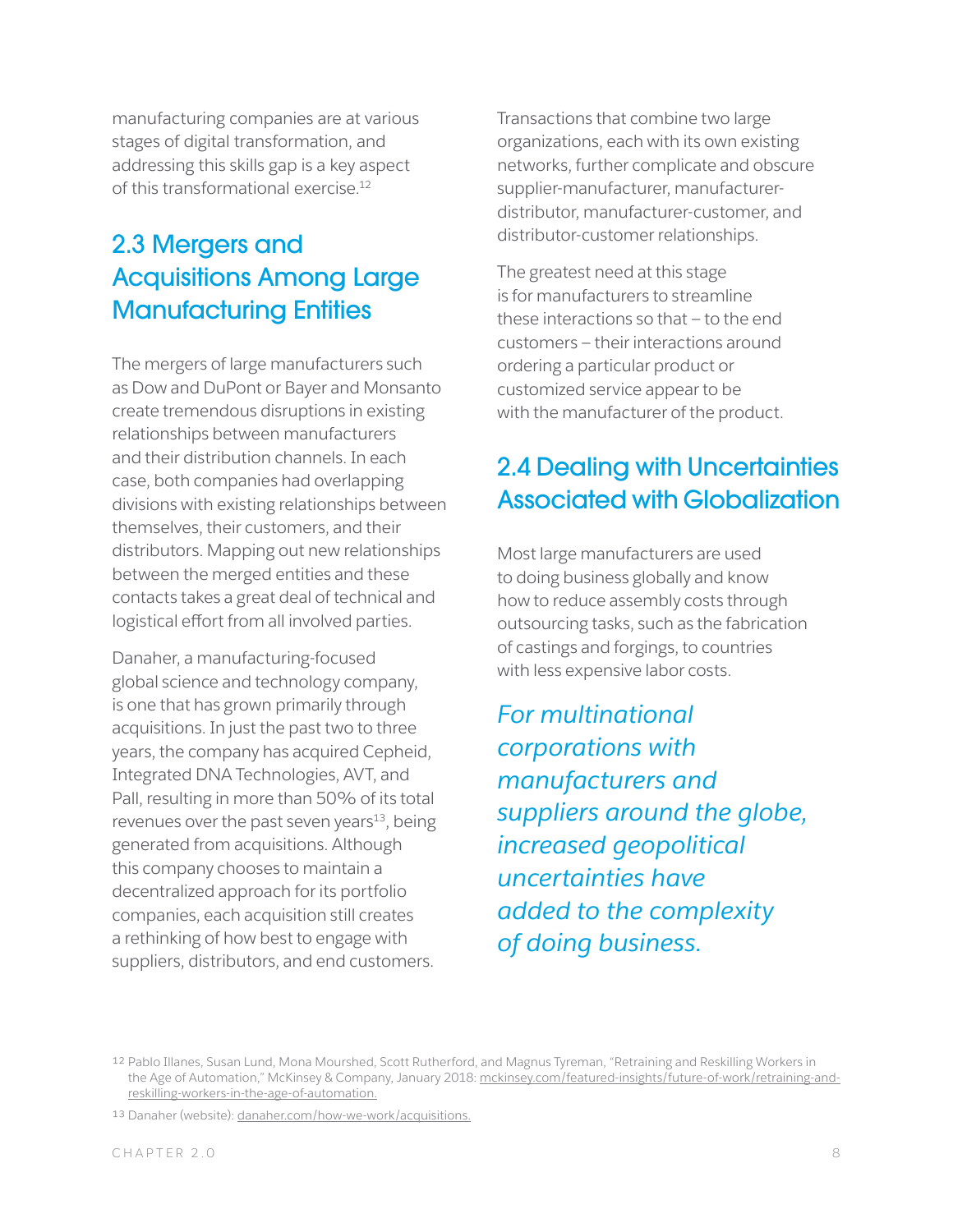Today, the source of much manufacturing capacity is in Asia and the EMEA countries. However, potential policy changes and efforts such as the White House's "Made in America" initiative are strongly encouraging U.S. manufacturers to bring back much of the work they had outsourced to other countries. The result is logistics chains that now need to be completely rethought. Recent changes in trade agreements between China and the U.S., for example, have contributed to short-term headaches and significant cost increases, as companies scramble to find other suppliers or less expenses alternatives for the manufacture of their products.

For multinational corporations with manufacturers and suppliers around the globe, increased geopolitical uncertainties have added to the complexity of doing business. While these companies have spent a great deal of money on streamlining their logistics and supply chains, their operations are now at significant risk because of potential changes in international trade agreements, tariffs, and political conditions in any given geographic region.

All this uncertainty has exacerbated the current disruption taking place within manufacturing. It is useful to pause for a moment to think about what might be on the other side of overcoming and getting through this period of disruption.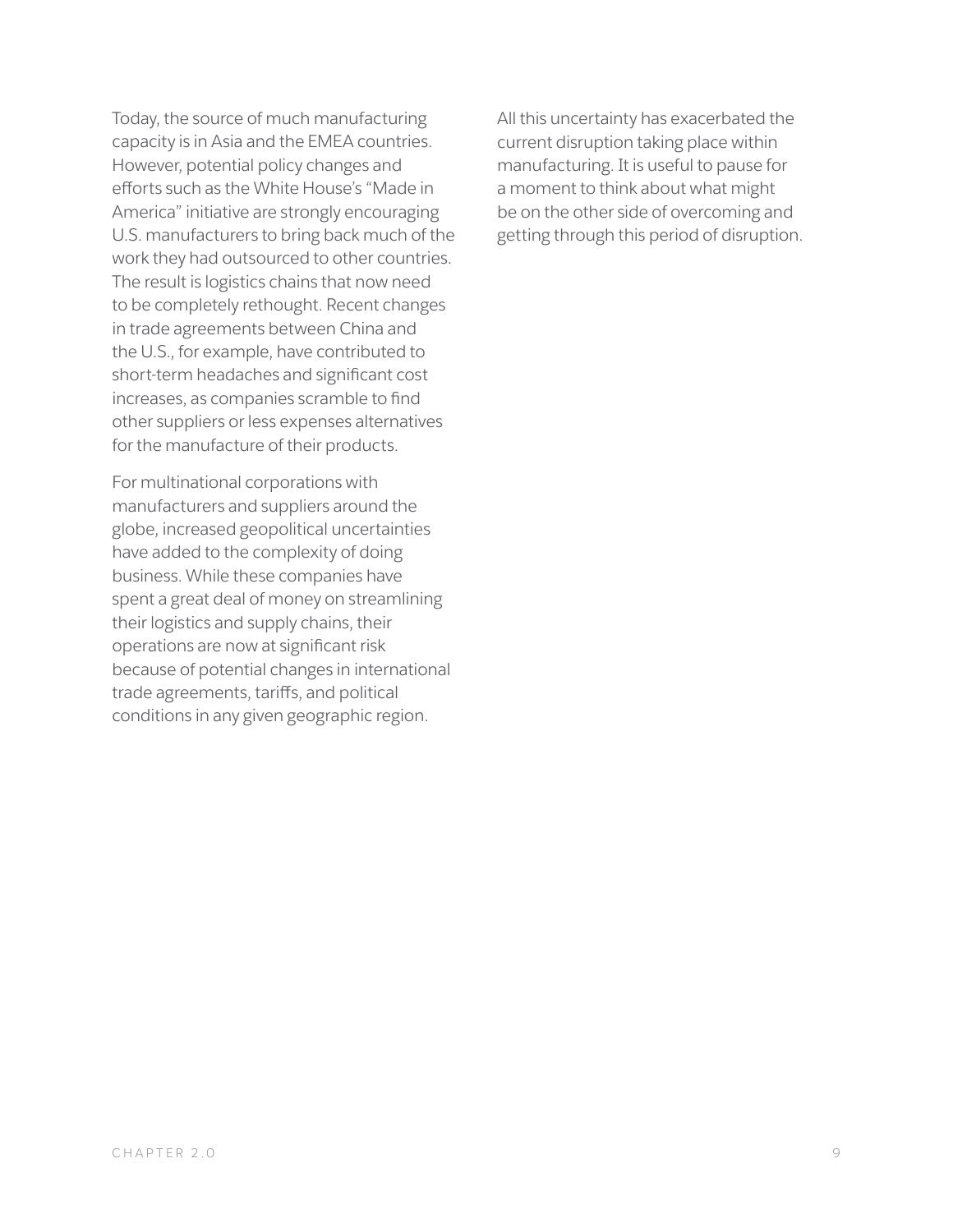### **3.0** Technology: The Key to Getting from Now to the Future

As manufacturers determine how to adjust to all the changes facing the industry, many have realized that using technology effectively will be the biggest factor in helping them navigate these changes to become digital-first. Easier-to-use technologies, now available at lower costs and with high returns on investment, are making it reasonable to consider investing in modernizing their manufacturing organizations.

This opportunity to transform themselves through technology is being enabled by three key factors:

- Access to increasingly powerful, on-demand computing resources
- High-speed connectivity, along with the availability of low-cost sensors that power the Internet of Things (IoT)
- The ability to collect, analyze, and interpret large volumes of data from a variety of online and offline sources

This combination is powerful. The quantity of data now being generated and collected — along with sophisticated analytical tools — has provided capabilities for deep insight into every aspect of a business, from the R&D division to finance and internal operations. The growth in tools for measuring and analyzing

this data has created opportunities to drive much greater operational efficiencies than previously possible.



#### *The manufacturing industry is now engaging in some form of digital transformation through technology.*

As a result of access to this data, large companies around the world — including those within the manufacturing industry — are now engaging in some form of digital transformation to move into an era of transparency and modern ways of doing business.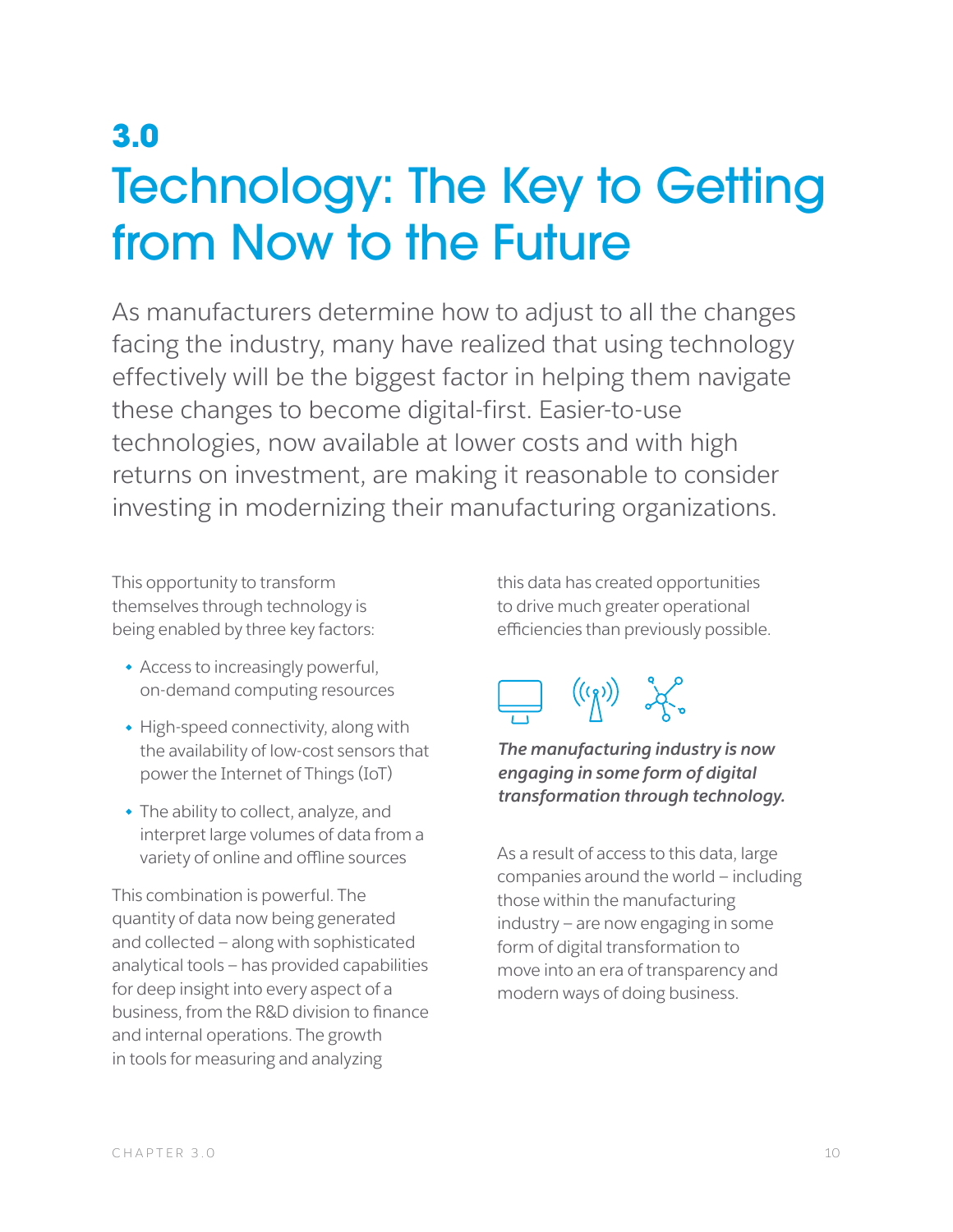### **4.0** Digital Transformation Within the Manufacturing Industry

While manufacturing companies realize the need to employ digital technologies to transform themselves, they are still very far behind companies in other industries. A McKinsey report places companies in the media industry at between 65% to 70% on their way to a digital transformation, while the same report characterizes the manufacturing industry at only between 30% and 33% digitally mature.<sup>14</sup> Given this gap, manufacturing companies still have a great deal of room for improvement.

Today, the idea of digital transformation means different things to different people in the manufacturing industry. Some are focused solely on exploring new technologies and view digital transformation as the process of applying emerging technologies — such as robotics, artificial intelligence, and the Internet of Things (IoT) — to automate internal company processes. This bottom-up and often piecemeal approach to leading in-house digitization efforts tends to consist of individual teams or divisions exploring new technologies, and then looking for the potential applications of these technologies within their organizations.

Others involved in digital transformation efforts are creating grander, more cohesive top-down strategies and roadmaps to:

- Streamline the physical structure and layout of their plants
- Digitize, automate, and augment their labor (by using collaborative robots, implementing additive manufacturing techniques, and employing augmented reality)
- Develop increasingly efficient uses for energy and materials used within manufacturing processes $15$

<sup>14</sup> Tanguy Catlin, Jay Scanlan, and Paul Willmott, McKinsey & Company, "Raising Your Digital Quotient," June 2015.

<sup>15</sup> Daniel Küpper, Kristian Kuhlmann, Sebastian Köcher, Thomas Dauner, and Peter Burggräf, Boston Consulting Group, "The Factory of the Future: 2030 Vision and Roadmap," December 6, 2016.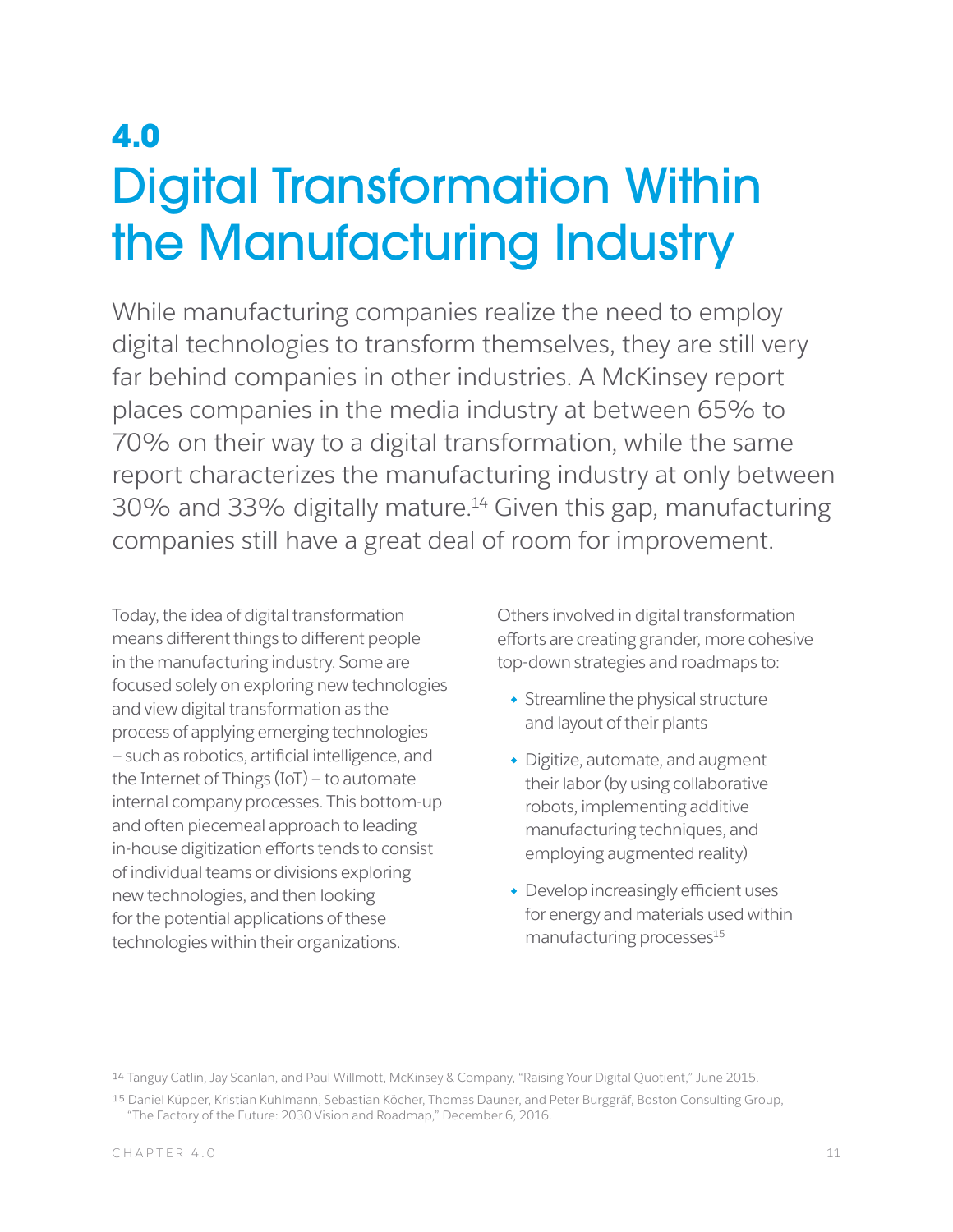*While manufacturing companies realize the need to employ digital technologies to transform themselves, they are still very far behind companies in other industries.*

In just about every case, though, the focus of these efforts so far has been on improving internal operations within their organization, in order to make processes faster and more efficient.

Over the past twenty years, manufacturers have attempted to make the most of the digital revolution through efficiencies brought about by an increase in automation. Manufacturers have historically been engineering-driven, and their focus has been almost entirely on improving R&D, supply chain, and manufacturing processes. As a result, over the past couple of decades, these companies have spent a great deal of money on supply chain systems, enterprise resource planning systems (ERPs), and supplier management software to help them achieve their goals. These improvements have paid off through increases in operational efficiency, helping companies produce the best product in the fastest time at the lowest cost.

This approach may produce the best product due to scale. Manufacturing companies may have the best and broadest distribution channels. However, perhaps due to the fact that many manufacturers

in the past typically didn't sell directly to retail, the idea of a "customer" is a bit more complicated. Manufacturers have typically relied on networks of distributors and dealers to market their products. As a result, very few if any of these efforts to date have considered streamlining interactions with the end customer.

This needs to change as manufacturing companies go through their digital transformation exercise. Especially now that services and solutions are becoming increasingly important for the manufacturer and distributor in order to remain competitive, this omission of attention to the customer is myopic. By shoving inventory into distribution channels and leaving it up to distributors to find the customer — and, to some extent, service the product — manufacturers today often do not yet have a direct connection with their customers, and aren't able to receive feedback about their products.

For domestic manufacturers with inherently higher cost structures, it is no longer sufficient to just focus solely on increasing internal efficiency or optimizing supply chain issues and to continue outsourcing the external-facing experience. Due to the changing nature of work, a workforce whose demographic is changing, global competition, and different customer expectations, it is now critical for both process-oriented and discrete manufacturing companies to redirect their attention to an issue they have not had to tackle previously: spending time to better understand their customers.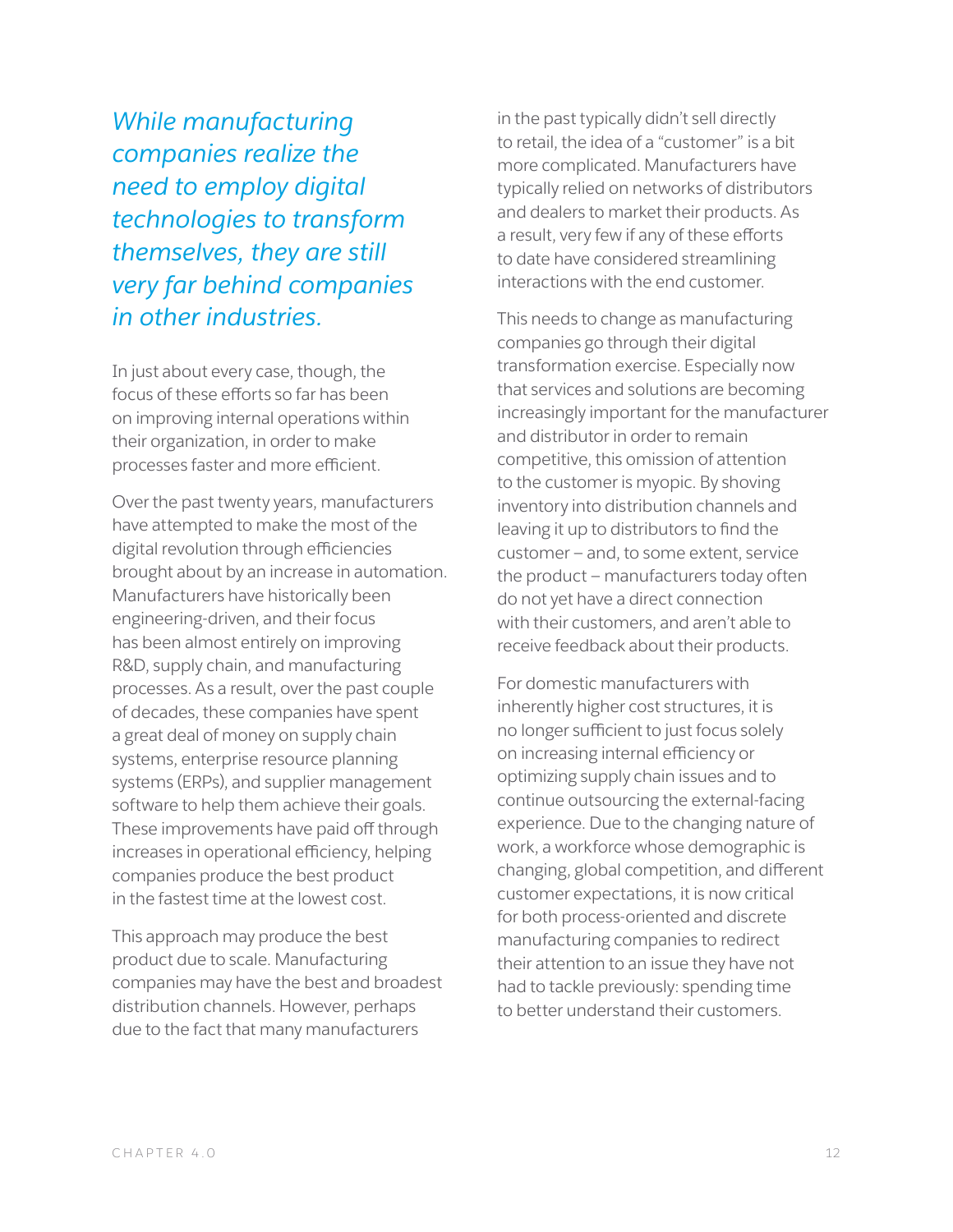### **5.0** What's Needed Next: A Focus on the Customer

When considering companywide digital transformation, perhaps even more interesting for manufacturers — in addition to the internal operational efficiencies brought about by new technologies — are the exciting opportunities for the externalfacing side of their businesses by enabling deeper and more dynamic connections with various stakeholders within their business.16 These include channel partners like dealers and distributors, as well as suppliers, contractors, and — perhaps most importantly — customers.

The customer-facing sides of a manufacturer's interactions require a much-needed upgrade. Most large manufacturers today have at least a web presence, but in many cases the technology used to build them is years old and needs to be replaced or updated. At the time that these websites were originally built, they were designed to provide data from a back-end system to distributors and partners, rather than building a consistent and cohesive customer experience. It was up to the distributor to learn how to use these proprietary systems and to put up with their typical lack of user focus. In the past, these systems were not usually considered strategic to their organizations,

and were typically managed by an IT department that was usually isolated from a company's senior decision makers.

*Most large manufacturers today have at least a web presence, but in many cases the technology used to build them is years old and needs to be replaced or updated.*

As technology becomes core to the operation of every business, though, this siloed approach is quickly becoming unacceptable to a manufacturer's partners,

16 Venkat Atluri, Saloni Sahni, and Satya Rao, McKinsey & Company, "The Trillion Dollar Opportunity for the Industrial Sector: How to Extract Full Value from Technology," McKinsey Digital, November 2018.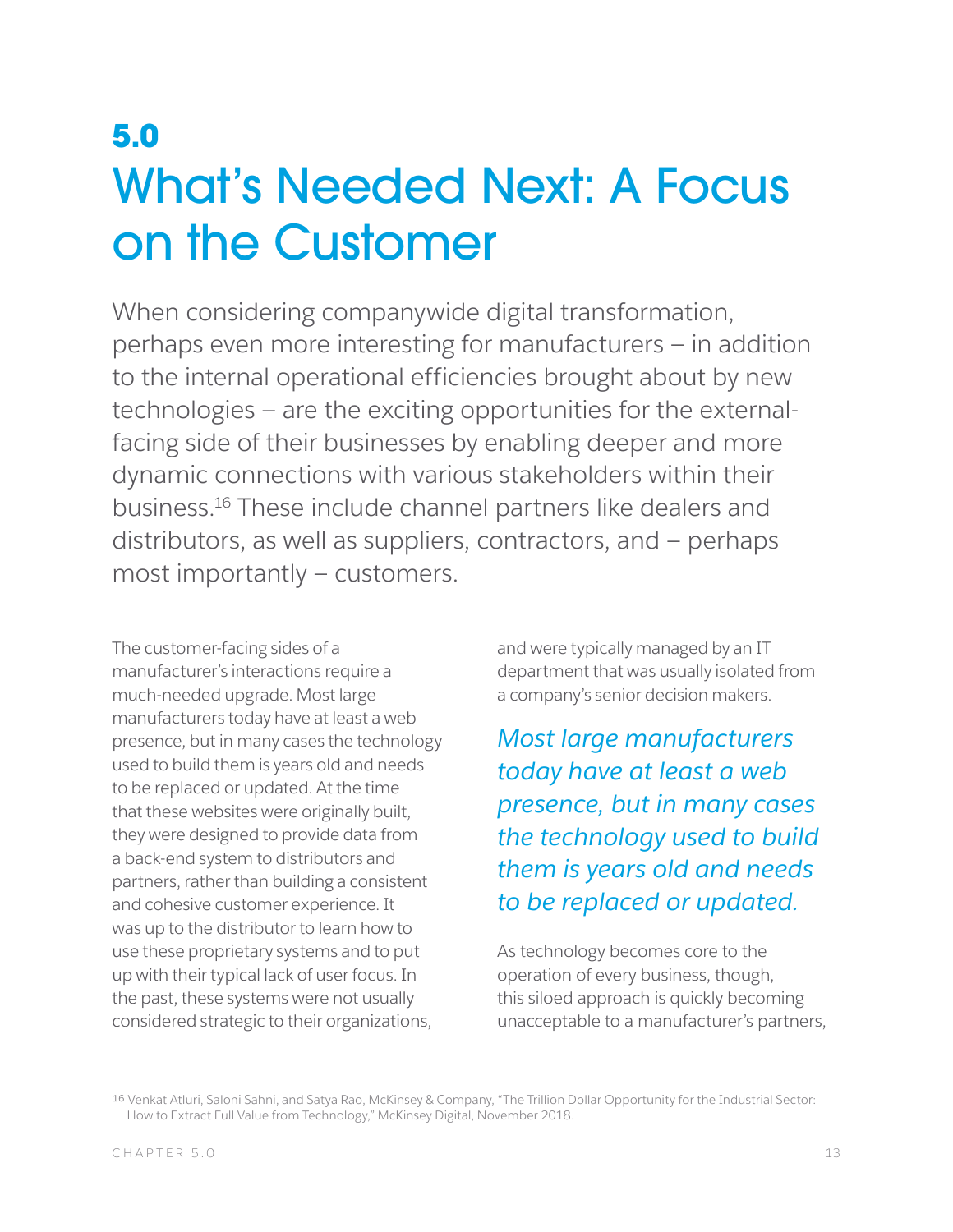distributors, and customers. Today, manufacturers still have limited visibility into their customers' perspectives, gaining mostly from their distributors who are willing to share limited information, such as the details of warranty claims, and what they can get from their own limited marketing activities. But even though these manufacturers may market to the end customer (consumer or enterprise), they have little feedback into the effectiveness of their marketing efforts. On top of this, there can be some tension between manufacturers and their distributors, who in many cases, may be carrying competing products.

This is a time of great change for the manufacturing industry, and although it will be a challenge to go through the process of digital transformation, there have been several studies done by consulting firms about what manufacturing might look like in the future.

*That future has to consider the best outcome for customers, and therefore both manufacturers and distributors must shift their focus from being product-centric to becoming increasingly customer-centric.*

These studies illustrate the vast opportunities for the entire manufacturing sector to reinvent itself yet again.<sup>17</sup> These reports collectively paint a hopeful picture of a thriving, technology-driven manufacturing industry powered by data and analytics.<sup>18</sup>

It is true that the automation of operational aspects of the manufacturing organization — optimizing plant structure, creating a modular, flexible line setup, and developing energy-efficient practices for sustainable production – will continue<sup>19</sup> as processes for both discrete and process manufacturing are further streamlined. However, manufacturing companies have already optimized and automated so many of their processes that they are getting to the point where there are now diminishing returns on continuing to optimize internal investments. Given all the changes that companies need to consider, it is often overwhelming for executives to determine how to proceed. For those who have been in the industry for most of their professional lives, the rapidly increasing speed of change in the industry has been a challenge. In the short term, executives need to work with their existing distributors and find ways to acknowledge that their distributors already have credibility with their end customers. Together, they need to agree about what they see happening in the marketplace and jointly come up with a plan for what they want the future to look like.

<sup>17</sup> Venkat Atluri, Saloni Sahni, and Satya Rao, McKinsey & Company, "The Trillion Dollar Opportunity for the Industrial Sector: How to Extract Full Value From Technology," November 2018.

<sup>18</sup> Erin Blackwell, Tony Gambell, Varun Marya, and Christoph Schmitz, McKinsey & Company, "The Great Re-make: Manufacturing for Modern Times," August 2017.

<sup>19</sup> Daniel Küpper, Kristian Kuhlmann, Sebastian Köcher, Thomas Dauner, and Peter Burggräf, Boston Consulting Group, "The Factory of the Future: 2030 Vision and Roadmap," December 6, 2016: [bcg.com/en-us/publications/2016/leaning](https://www.bcg.com/en-us/publications/2016/leaning-manufacturing-operations-factory-of-future.aspx)[manufacturing-operations-factory-of-future.aspx](https://www.bcg.com/en-us/publications/2016/leaning-manufacturing-operations-factory-of-future.aspx).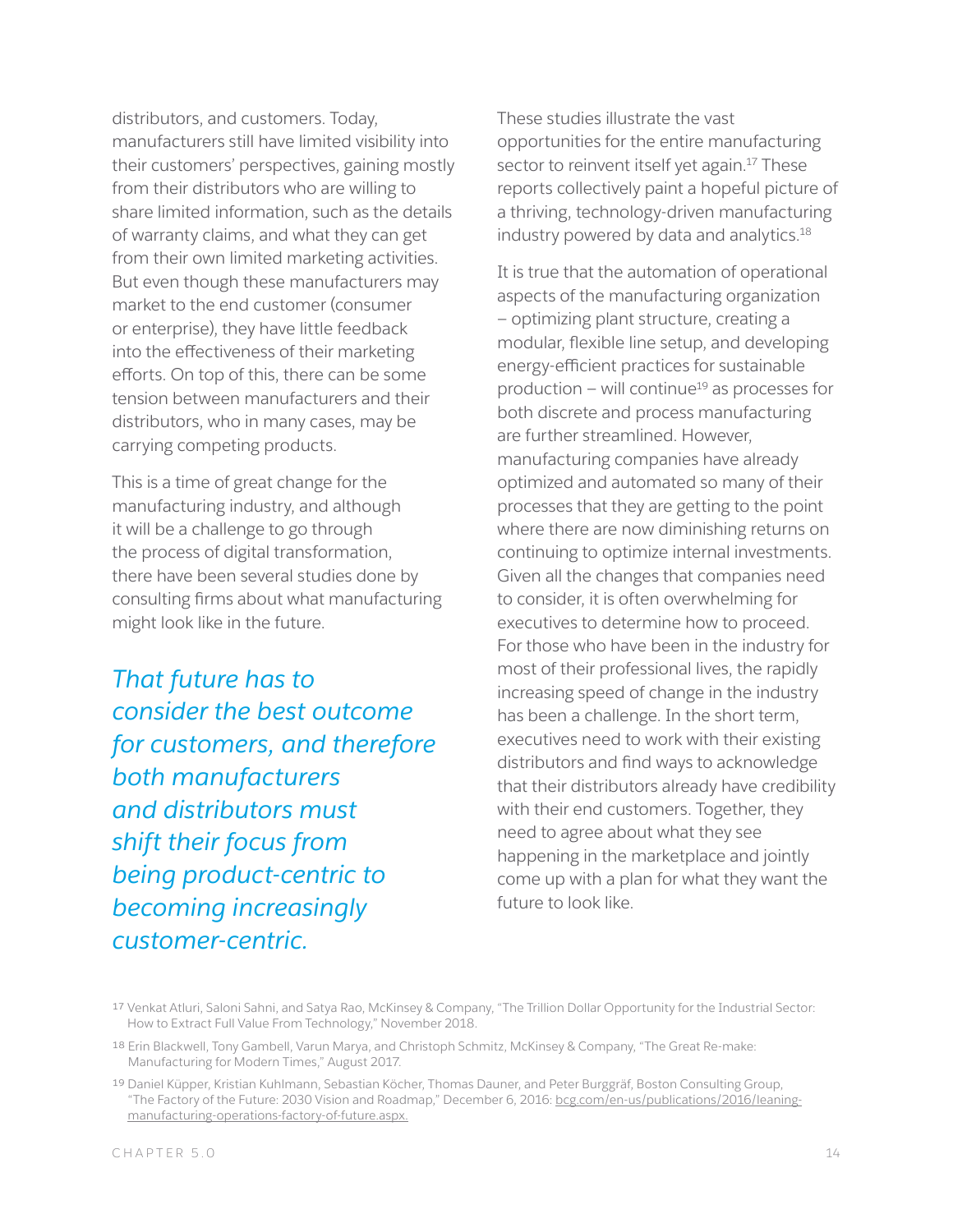That future has to consider the best outcome for customers, and therefore both manufacturers and distributors must shift their focus from being product-centric to becoming increasingly customer-centric.

Today, much of the back-office operational information within manufacturing firms is in silos, some focused on logistics and the supply chain, some focused on enterprise resource planning (ERPs) offered by vendors such as SAP or Oracle. Many of these systems were developed during an earlier time, and tend to be difficult to use. As a consequence, knowledge about how to access them is often limited to one or two frequent users who have learned these systems over time, but may not have documented this.

The pressure to adapt to the changes described above requires a manufacturer to have quick, intuitive access to customerfacing technology and agile platforms that knit together customer interactions.

The most enlightened manufacturing organizations are those that consider an endto-end digital transformation, one that shifts a company's focus from a product-centric to a customer-centric perspective, and where customer relations are an ongoing and key aspect of the organization.

#### 5.1 The Need for a Customer-Centric, Connected Software **Ecosystem**

Most manufacturing organizations are still lagging when it comes to adopting customer-facing technology. Their systems need to be updated to take advantage of the wealth of data available to them, and to connect the entire ecosystem of software within their organization.

*What's needed more than ever are customerfacing systems focused on usability and on the simple onboarding of new users.*

The data silos that exist within different software systems need to be connected so that, over time, the company, its sales representatives, and its various distributors can all understand inventory issues and how these might impact their customers. Today, these siloed systems are so hard to use that relevant knowledge is often restricted to one or two people. No one else knows how to use them, so they are often underutilized and deliver less value then they could.

What's needed more than ever are customer-facing systems focused on usability and on the simple onboarding of new users.

#### 5.2 Online B2B Commerce

While consumers are used to doing commerce online, corporate customers of manufacturing companies now also need to be able to perform B2B commerce operations online, and have access to all the ordering, status, and tracking updates that are available to consumers who purchase products online.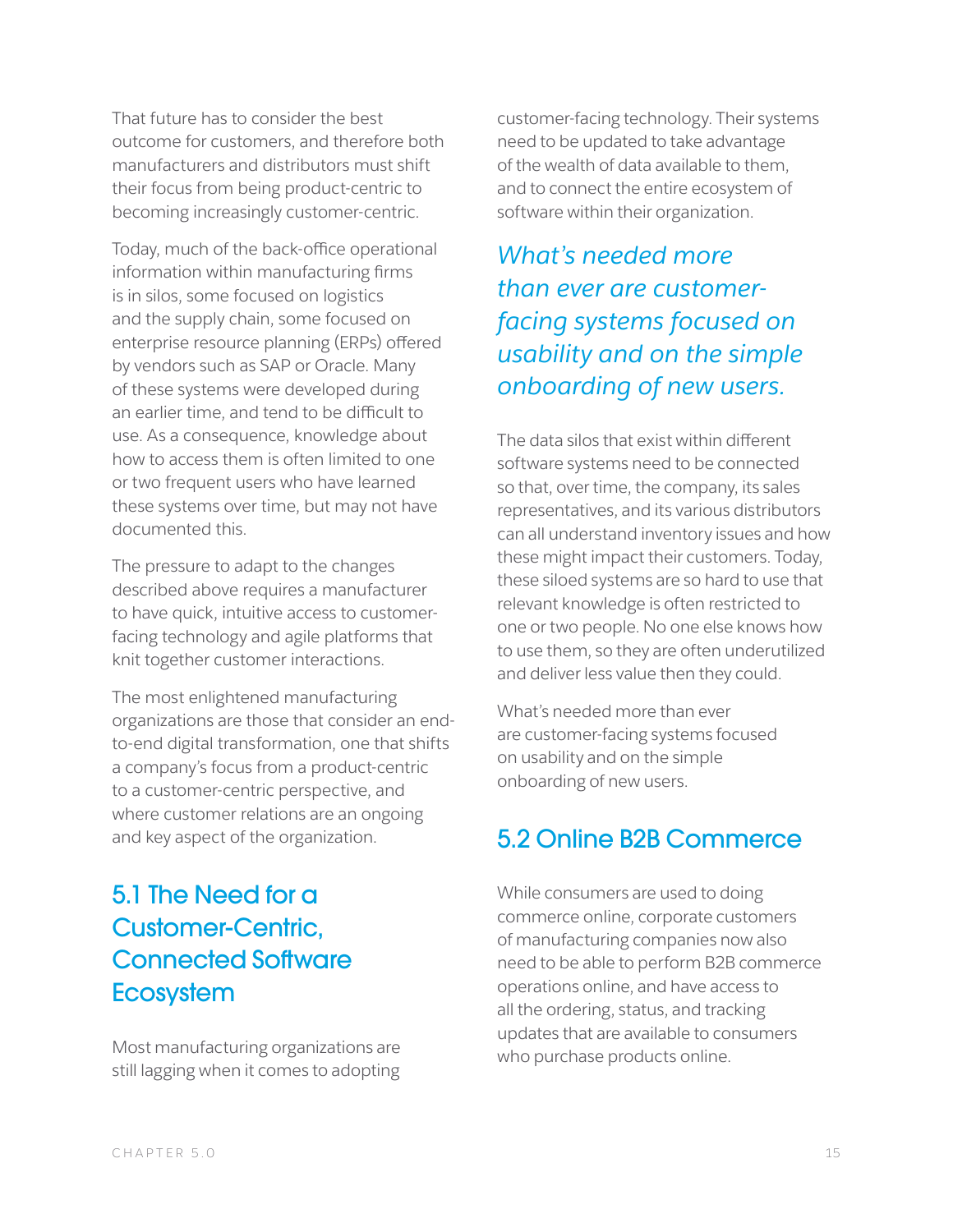#### 5.3 A Personalized Customer Experience

Access to data about customer transactions can help manufacturers personalize their offerings to customers. For example, process manufacturers such as those developing and distributing chemicals need to consider developing and offering more customized services, such as labs to create specific chemical formulations for specific customers.

Besides mass-customizing products and services for individual customers, access to customer data can also help manufacturers personalize marketing engagement as well as the kind and level of service provided to individual customers.

### 5.4 Dealing with Uncertainty in Forecasting

Given the long lead times necessary for manufacturing customers to estimate the inventory they might need from any particular manufacturer, it is easy to underestimate or overestimate what they might need for any given time period. These forecasts are often based on simple inputs and assumptions, and do not always take into consideration the wealth of data that manufacturing firms could access. Because of this, even a forecast made with the best of intentions can end up wrong if the supplier happens to be in another country and if (for example) there is a change in trade policy; this might impact both parties negatively.



*Software that provides a single source of truth about inventory, any particular order, and the financial implications of planning for too much or too little volume will go a long way in mitigating long-term risk.*

Customer-facing software will mitigate risk in the long term and provide both the manufacturer and customer with some degree of comfort about the long-term forecasting of their estimated and actual purchases.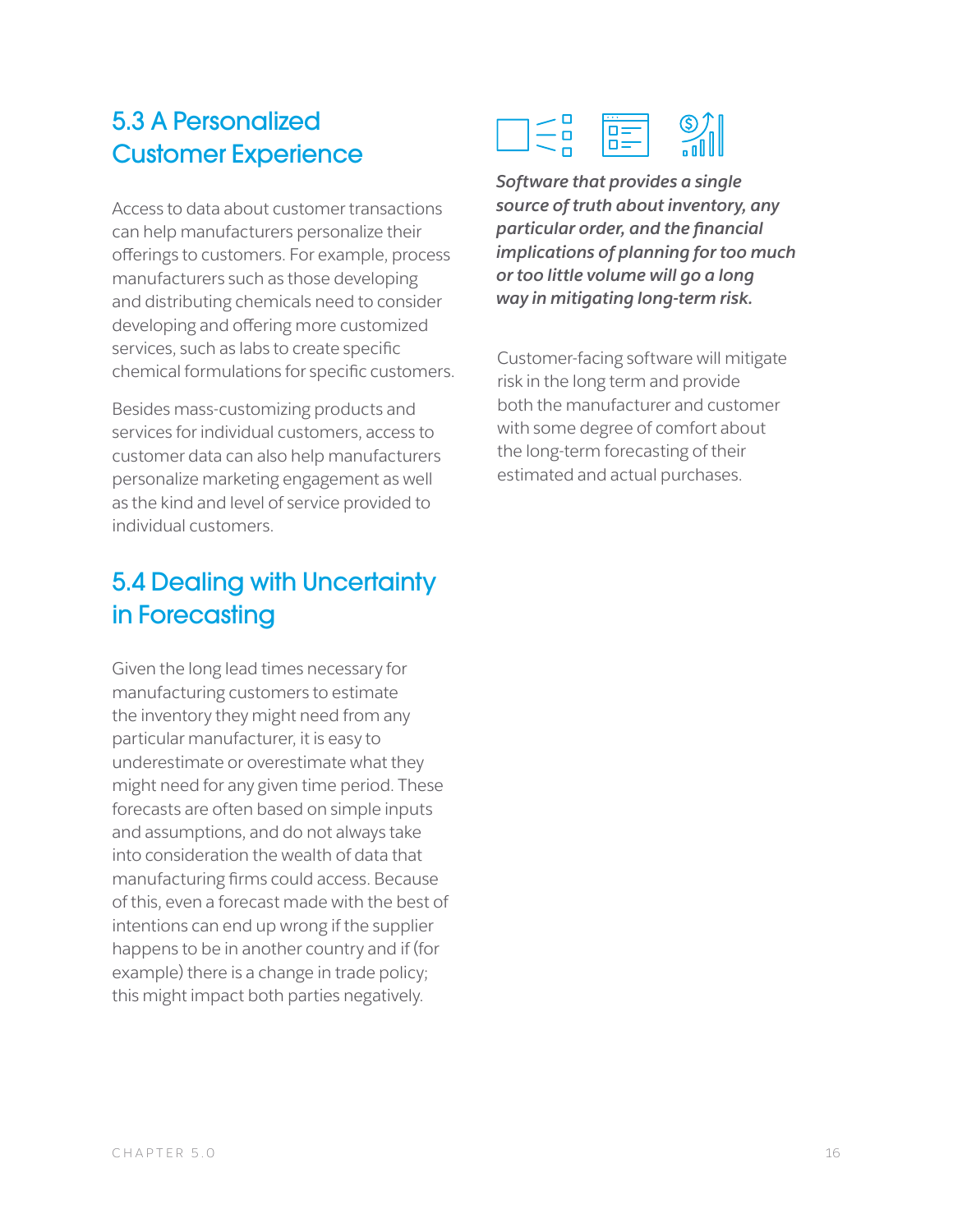### **6.0** Getting to 2025: A 360-Degree View of Relationships

While much of the focus within manufacturing organizations continues to be on streamlining operational issues, process automation, and production efficiency, customers have come to expect not just a great product, but personalized service, mass customization, and a user-friendly digital-first interaction experience with their suppliers.

A complex issue within manufacturing organizations that has not yet been addressed involves the interactions between manufacturers and their customers on issues such as product support, pricing, credit limits, penalties (for ordering too little or too much), and buying commitments. Today, such transactions occur manually, through longestablished, person-to-person relationships between manufacturers, distributors, and customers. If and when a customer requires support, it remains unclear whether the distributor, dealer, or manufacturer is the right organization to contact. However, eventually, the customer should not have to worry about this: All transactions about a product and any associated services need to be digitally explicit, and easily accessible on a manufacturer's website, as well as on any partners' websites. The network of partners behind the scenes should still look to the customer like one organization, representing the manufacturer.

*Customers have come to expect not just a great product, but personalized service, mass customization and a user-friendly digital-first interaction.*

When customers are able to interact digitally with the manufacturer, when their needs are anticipated, and products and services customized to dynamically meet these needs, then manufacturing will have truly transformed into a customercentric, data-driven, competitive, responsive, high-tech industry.